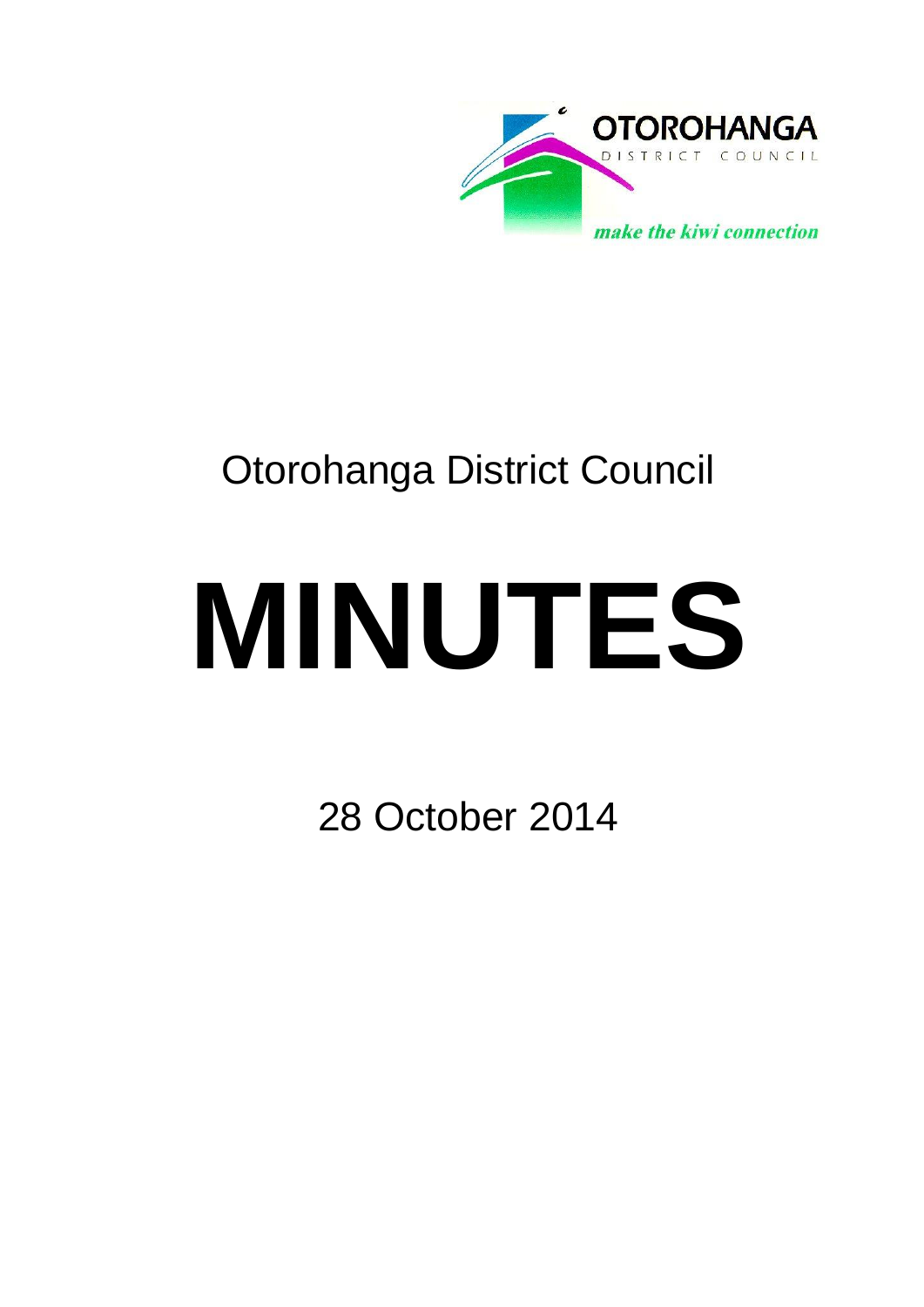### **OTOROHANGA DISTRICT COUNCIL**

28 October 2014

Minutes of an ordinary meeting of the Otorohanga District Council held in the Council Chambers, Maniapoto St, Otorohanga on Tuesday 28 October commencing at 10.02am.

# **MINUTES**

Minutes are unconfirmed and subject to amendment at the next meeting of Council.

#### **ORDER OF BUSINESS:**

| <b>ITEM</b>                                       | <b>PRECIS</b>                                                                          | <b>PAGE</b> |  |  |
|---------------------------------------------------|----------------------------------------------------------------------------------------|-------------|--|--|
| <b>PRESENT</b>                                    |                                                                                        | 1           |  |  |
| IN ATTENDANCE                                     |                                                                                        | 1           |  |  |
| <b>APOLOGIES</b>                                  |                                                                                        | 1           |  |  |
| <b>OPENING PRAYER</b>                             |                                                                                        | 1           |  |  |
| <b>ITEMS TO BE CONSIDERED IN GENERAL BUSINESS</b> |                                                                                        |             |  |  |
| CONFIRMATION OF MINUTES - 16 SEPTEMBER 2014       |                                                                                        |             |  |  |
| <b>REPORTS</b>                                    |                                                                                        | 1           |  |  |
| Item 117                                          | DELOITTE AUDIT HIGHLIGHTS MEMO                                                         | 1           |  |  |
| Item 118                                          | OTOROHANGA COMMUNITY BOARD MINUTES 11 SEPTEMBER 2014                                   | 2           |  |  |
| Item $119$                                        | KAWHIA COMMUNITY BOARD MINUTES FOR 26 SEPTEMBER 2014                                   | 2           |  |  |
| Item 120                                          | DISTRICT BUILDING CONTROL OFFICERS REPORT FOR JULY TO<br>SEPTEMBER 2014                | 3           |  |  |
| Item 121                                          | PLANNING REPORT FOR JULY TO SEPTEMBER 2014                                             | 3           |  |  |
| Item 122                                          | ANIMAL CONTROL OFFICERS REPORT FOR JULY TO SEPTEMBER 2014                              | 4           |  |  |
| Item 123                                          | ENVIRONMENTAL HEALTH OFFICER/LICENSING INSPECTOR'S REPORT<br>FOR JULY - SEPTEMBER 2014 | 4           |  |  |
| Item $124$                                        | PROPOSED INCREASE OF BUILDING CONSENT FEES                                             | 4           |  |  |
| Item 125                                          | SEISMIC ASSESSMENT OF COUNCIL OFFICE BUILDING                                          | 5           |  |  |
| Item $126$                                        | SHOP FRONT FACADES AND VERANDAHS MAINTENANCE                                           | 5           |  |  |
| Item 127                                          | ANNUAL REPORT TO 30 JUNE 2014                                                          | 6           |  |  |
| Item 128                                          | CARRYOVERS 2013/14/15                                                                  | 6           |  |  |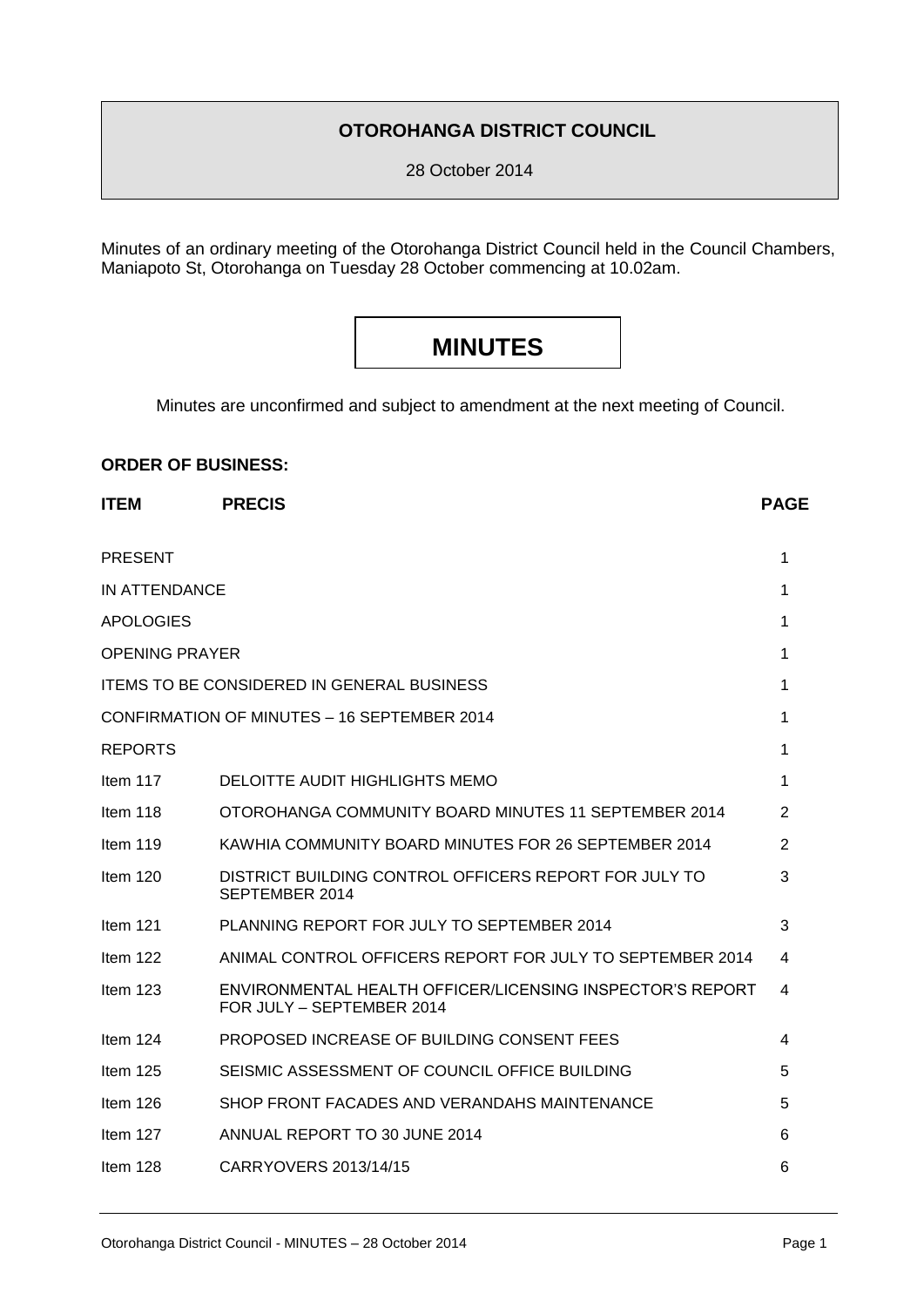| Item $129$             | DEVELOPMENT & FINANCIAL CONTRIBUTIONS POLICY                                                                   | 7  |
|------------------------|----------------------------------------------------------------------------------------------------------------|----|
| Item $130$             | KAWHIA MEDICAL CENTRE ROOF                                                                                     | 7  |
| Item $131$             | SIGNIFICANCE AND ENGAGEMENT POLICY                                                                             | 8  |
| Item $132$             | WAIKATO SPATIAL PLAN: APPROVAL OF NON-LOCAL GOVERNMENT<br>NOMINEES TO THE WAIKATO SPATIAL PLAN JOINT COMMITTEE | 8  |
| Item $133$             | ODC PROPOSED SCHEDULE OF ORDINARY MEETING DATES JANUARY<br>TO DECEMBER 2015                                    | 8  |
| Item $134$             | APPLICATION FOR TEMPORARY ROAD CLOSURE - HAMILTON CAR<br>CLUB - NGUTUNUI HILLCLIMB                             | 9  |
| Item $135$             | NGA WAI O WAIPA CO-GOVERNANCE FORUM                                                                            | 10 |
| Item $136$             | ODC MATTERS REFERRED FROM 16 SEPTEMBER 2014                                                                    | 10 |
| <b>GENERAL</b>         |                                                                                                                | 11 |
| Item 137               | SPORT NZ RURAL TRAVEL FUND                                                                                     | 12 |
| <b>MEETING CLOSURE</b> |                                                                                                                |    |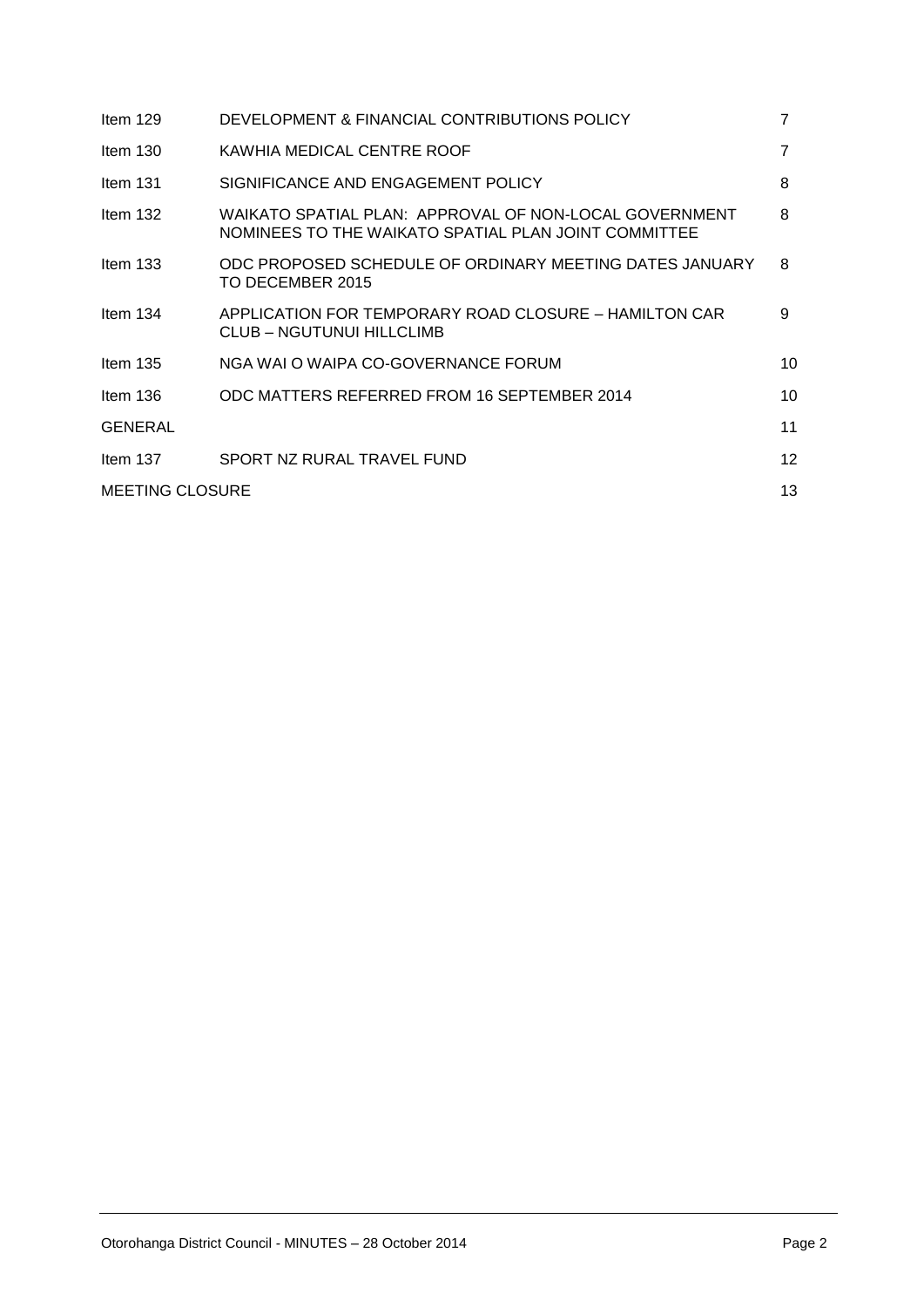#### **PRESENT**

Mr MM Baxter (Mayor), Crs, RA Klos, RM Johnson, KC Phillips, DM Pilkington (Deputy Mayor), RJ Prescott, PD Tindle and AJ Williams.

#### **IN ATTENDANCE**

Messrs DC Clibbery (Chief Executive & Engineering Manager), GD Bunn (Finance & Administration Manager), AR Loe (Environmental Services Manager), B O'Callaghan (District Accountant) and CA Tutty (Governance Supervisor).

#### **OPENING PRAYER**

Cr Tindle read the Opening Prayer.

His Worship declared the meeting open and welcomed those present. He thanked Councillors for their attendance at the morning tea and Citizenship Ceremony prior to the commencement of the meeting.

#### **ITEMS TO BE CONSIDERED IN GENERAL BUSINESS**

**Resolved** that the Governance Supervisor's report on the Sport NZ Rural Travel Fund, including grants recommended by the Assessment Committee, be considered in General Business which will require a resolution.

#### **Mayor / Cr Prescott**

#### **CONFIRMATION OF MINUTES – 16 SEPTEMBER 2014**

**Resolved** that the minutes of the meeting of the Otorohanga District Council held on 16 September 2014, as previously circulated, be approved as a true and correct record of that meeting.

#### **Cr Pilkington / Cr Johnson**

#### **REPORTS**

#### **Item 117 DELOITTE AUDIT HIGHLIGHTS MEMO**

#### **Discussion**

Mr Bruno Dente of Deloitte attended the meeting and presented the Council Audit Highlights Memo for the year ended 30 June 2014. He extended thanks to Council's management and finance staff for their cooperation in the auditing of Council's financial statements.

Mr Dente advised that their audit has substantially been completed subject to the following –

- 1. Approval of the Annual Report by Council.<br>2. Receint of subsequent events confirmation
- Receipt of subsequent events confirmation.
- 3. Receipt of signed Representation letter.
- 4. Audit of the summary financial statements.

Mr Dente advised that a number of legislative changes have occurred recently which apply to this Council. He said the changes include Local Government (Financial Reporting and Prudence) Regulations 2014 which came into force from 1 May 2014. Mr Dente reported that it has been noted that consistent with last years findings, no formal legislative compliance policy is in place.

With regard to the matter of rates, a number of recent issues within the Local Government sector have highlighted problems with rates not being set in accordance with the Local Government (Rating) Act 2002 (LGRA). He said compliance with the detail of the LGRA is vital, if the rate is not within the range of options and restrictions provided for in the Act, it may not be valid. Mr Dente said it is essential to note that compliance with the legislation is the responsibility of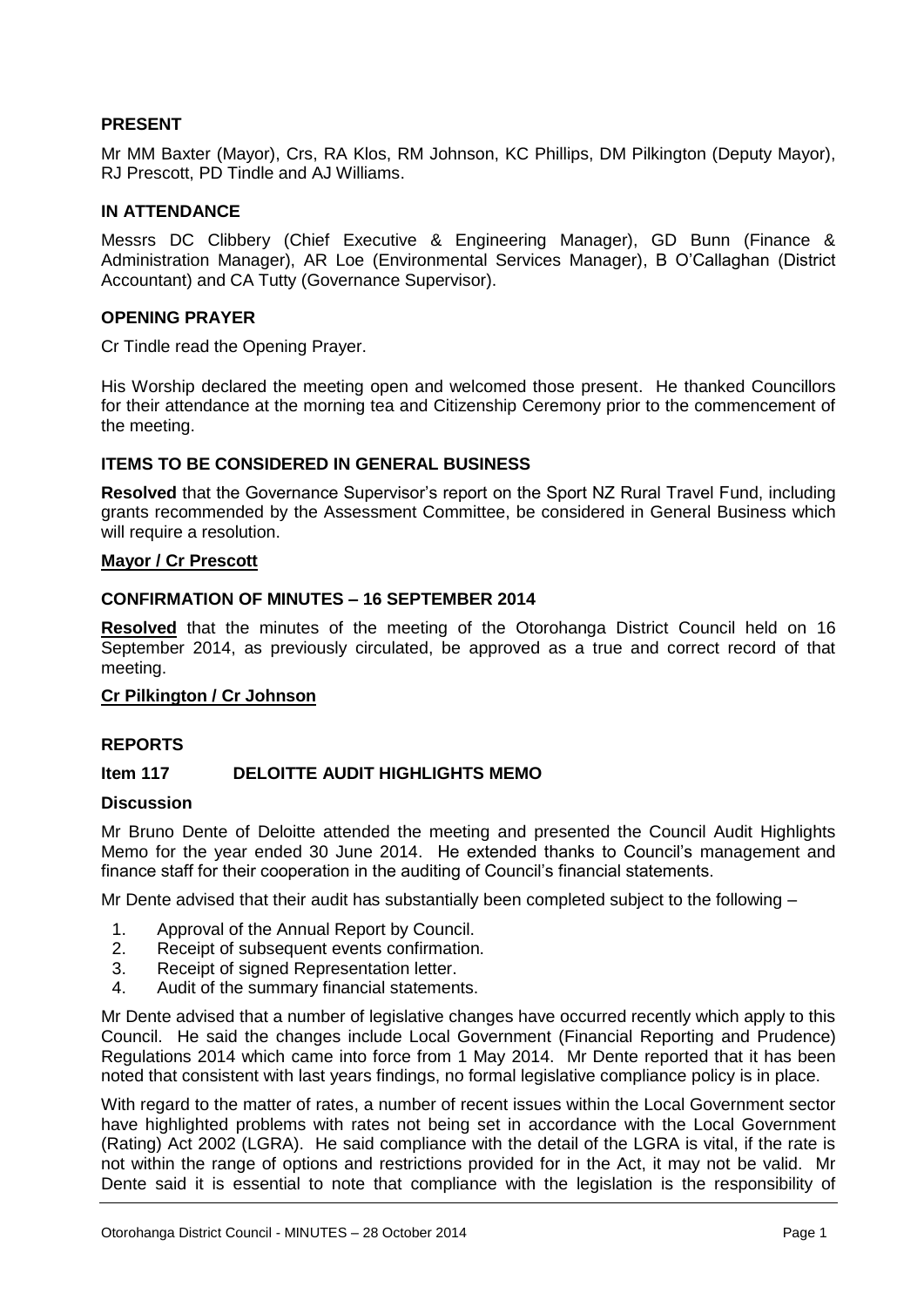management and Councillors. Mr Dente then referred to Governance and Accountability and advised that they have developed an understanding of how responsibilities and decision-making rights and authorities are determined and ensuring these are appropriate for this Council, and responsibilities and accountabilities are clear. He said the oversight and monitoring arrangements within this Council appear appropriate for an organisation of its size.

Mr Dente referrred to Asset Management and advised that they have been asked to report on the level of deferred capital and maintenance expenditure and that the only significant item they will report will be the delay in the Wharepuhunga roading project. He said this is an area that they will continue to focus on as they progress through the audit of LTP 2015-25. The main finding being the need for Council to maintain an up to date Asset Management Plan and monitor actual results against this Plan.

Mr Dente then referred Members to the capitalisation of salaries and wages and advised that those attributable to work associated with forming fixed assets are capitalised to asset additions. He said this is allowed by accounting standard however, this Council has capitalised the costs at a rate which also includesoverhead costs. Mr Dente advised that although it is recognised that the amount being capitalised would be no different to the cost of a Contractor performing the work, the Accounting Standards stipulates that only the actual salaries and wages cost can be capitalised. The Finance & Administration Manager advised that this will now be incorporated into the LTP. He said Council can still claim the total amount for subsidy however, this cannot now be capitalised.

#### **CAPITALISATION OF SALARIES & WAGES**

Cr Tindle queried whether there is any benefit to Council with regards to capitalisation of overhead costs. The District Accountant replied no, there was not.

#### **Resolved**

That the Deloitte Audit Highlights Memo presentation and comments be received.

#### **Cr Phillips / Cr Klos**

#### **Item 118 OTOROHANGA COMMUNITY BOARD MINUTES 11 SEPTEMBER 2014**

#### **Resolved**

The minutes of the meeting of the Otorohanga Community Board held on 11 September 2014 be received.

#### **Cr Prescott / Cr Tindle**

#### **Item 119 KAWHIA COMMUNITY BOARD MINUTES FOR 26 SEPTEMBER 2014**

#### **Discussion**

Cr Pilkington referred to page 2, Kawhia Water Supply, and requested the word 'capitol' in the second line, be corrected to read 'capital'.

Cr Pilkington then referred to page 2, first paragraph and requested it be amended to read 'District Development Board has agreed to pay for the replacement of the vinyl skins.

#### **Resolved**

The minutes of the meeting of the Kawhia Community Board, held on 26 September 2014, as amended, be received.

#### **Cr Pilkington / Cr Tindle**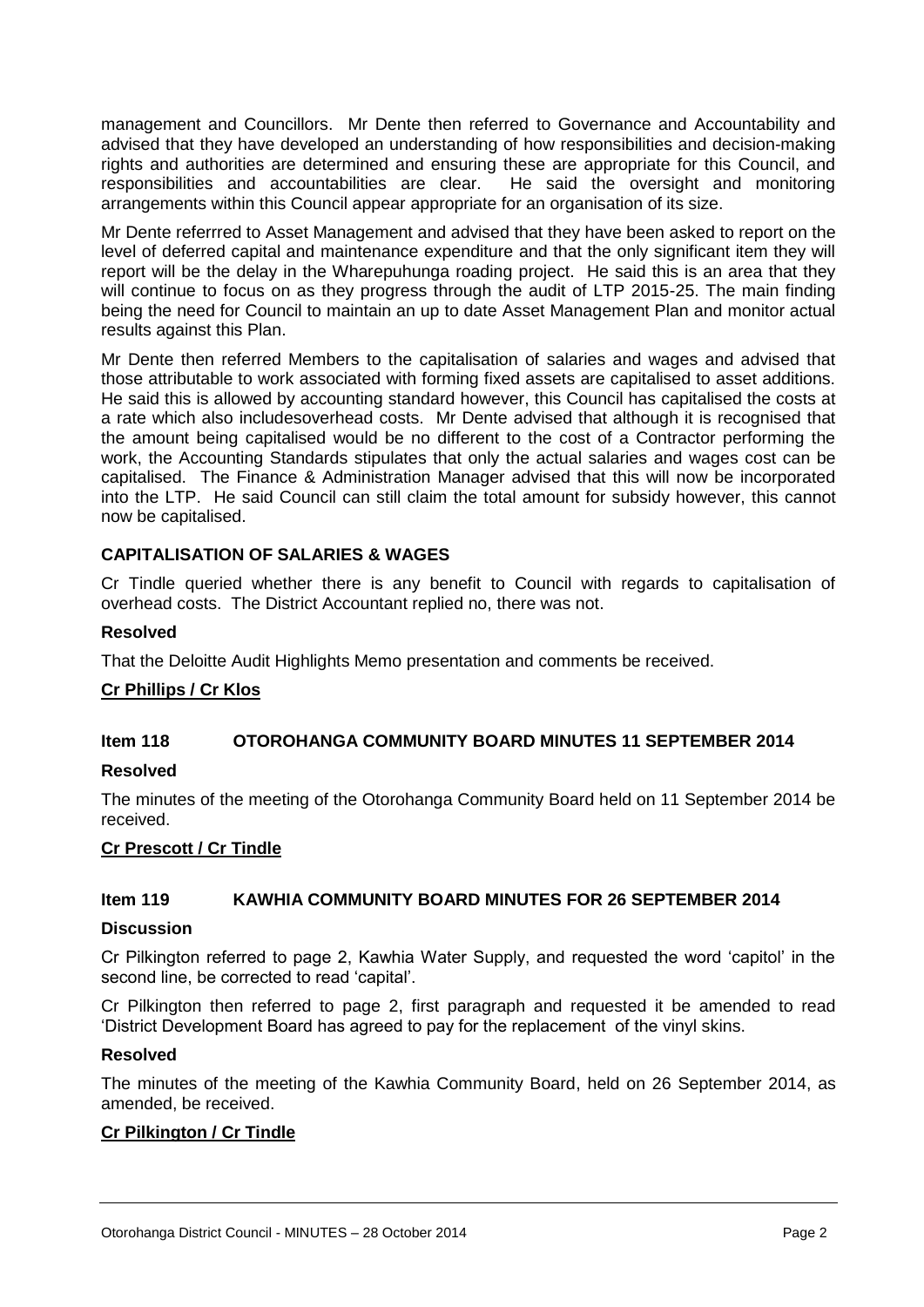#### **Item 120 DISTRICT BUILDING CONTROL OFFICERS REPORT FOR JULY TO SEPTEMBER 2014**

#### **Discussion**

The Environmental Services Manager presented the District Building Control Officer's report for the period 1 July to 30 Sepember 2014.

The Environmental Services Manager referred to a report forecasting a 10 percent increase in construction activity every year for the next four years and reported that limited capacity for this construction activity is beginning to show through. Cr Phillips referred to the matter of accreditation and queried the number of outstanding Consents that were two years past issue date, having to be assessed. The Environmental Services Manager replied there is a backlog of approximately 300 files. He advised that after two years Council has to make a decision whether to grant or not the issuing of a CCC. He said decision letters have been forwarded to all those consent applicants stating that CCC had been refused because the project was not finished. The Environmental Services Manager reported that should work cease for a period of time then Council may close the file and the applicant would need to re-apply when work re-commences. In reply to Cr Tindle, the Environmental Services Manager advised that the two year period commences from the granting of the Consent. The Environmental Services Manager confirmed that should the Applicant be making an effort to carry out the project then Council will allow it to continue. He further advised that the Applicant has to commence work within 12 months of the Consent being granted otherwise it will lapse.

#### **Resolved**

The District Building Control Officer's report for the period 1 July to 30 September 2014 be received.

#### **Cr Johnson / Cr Pilkington**

#### **Item 121 PLANNING REPORT FOR JULY TO SEPTEMBER 2014**

#### **Discussion**

The Environmental Services Manager presented a report on Resource Consents granted under Delegated Authority for the period 1 July to 30 September 2014. He confirmed that the new District Plan becomes operative from 30 October 2014. In reply to Cr Phillips, the Environmental Services Manager advised that he does not think this Council's District Plan has had any detrimental effect in regard to approving Subdivision Consents. Cr Pilkington reported that there is been a huge stockpile of approved sections available which accordingly would make any developer think twice before proceeding with further development. Cr Klos referred to the fact that Council keeps a record of new subdivisions however, queried whether amalgamation of properties is also recorded as this does change the makeup/character of the District. The Environmental Services Manager replied that no, Council does not record almagations as this is something that it has no control over. He suggested whether almagations could be identified by purusing aerial photographs. In reply to Cr Tindle, Cr Klos reported that the character of the District is changing due to the aggregation of farms impacting on matters such as less people, retainment of schools, social activities, services, Districts becoming isolated, etc. The Environmental Services Manager advised that Council only records boundary adjustments.

#### **Resolved**

The Planning Report for July to September 2014 be received.

#### **Cr Phillips / Cr Johnson**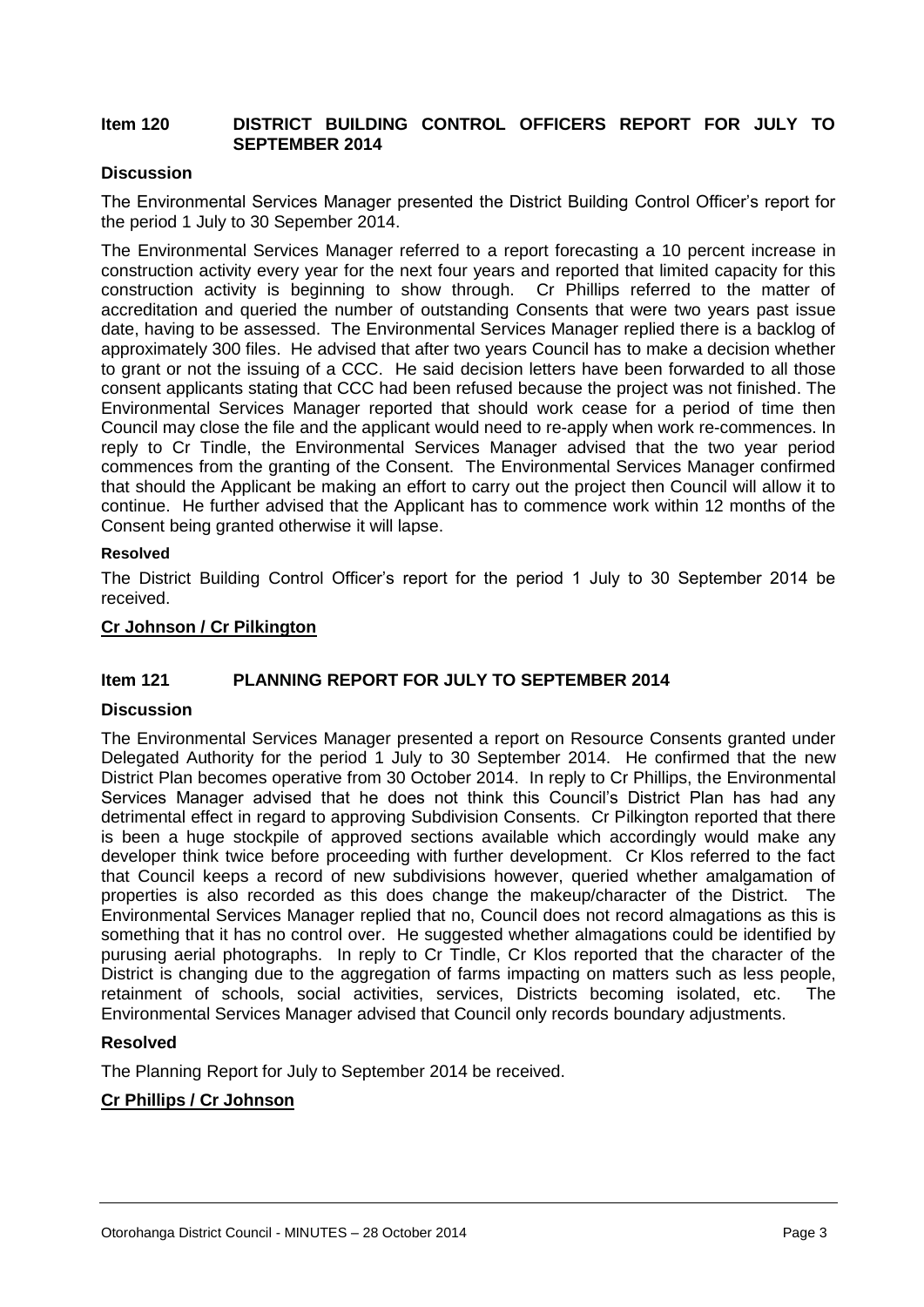#### **Item 122 ANIMAL CONTROL OFFICERS REPORT FOR JULY TO SEPTEMBER 2014**

#### **Discussion**

The Environmental Services Manager presented a report on Dog and Animal Control activities for the period July to September 2014.

#### **Resolved**

That the Environmental Services Manager's report on Dog and Animal Control for July to September 2014 be received.

#### **Cr Prescott / Cr Phillips**

#### **Item 123 ENVIRONMENTAL HEALTH OFFICER/LICENSING INSPECTOR'S REPORT FOR JULY – SEPTEMBER 2014**

#### **Discussion**

The Environmental Services Manager presented the Environmental Health Officer/Licensing Inspectors report for the three month period from 1 July to 30 September 2014.

In reply to Cr Phillips regarding the meaning of 'single serve' areas, the Environmental Services Manager replied that this refers to only one item not a pack of items. He said Agencies are waiting for a decision from ARLA on the Tasman and Wellington City Councils LAP's which will indicate how the Authority sees how supermarket hours and single serve areas are to be interpreted.

#### **Resolved**

That the Environmental Health Officer / Licensing Inspector's report for 1 July to 30 September 2014 be received.

#### **Cr Klos / Cr Tindle**

#### **Item 124 PROPOSED INCREASE OF BUILDING CONSENT FEES**

#### **Discussion**

The Environmental Services Manager presented a report on proposed changes to Building Consent fees in order to increase the cost recovery from building applications. He said the proposal is due to the outcome of the recent Building Control process audit and the time taken in processing applications.

The Environmental Services Manager advised that any changes will be advertised allowing public submissions for a one month period. Any new charges will take effect from 1 January 2015. He confirmed that this Council's charges would be fairly consistent with those of Waipa District Council however, slightly higher in respect to minor works. Cr Klos expressed the opinion she would prefer to see charges increased on the larger projects rather than the smaller ones. In reply to Cr Tindle regarding the suggested bands, the Environmental Manager replied that over \$20,000 an Applicant pays, \$2.03 per \$1000 in government levies and also \$1 in \$1000 to BRANZ. His Worship said he would like to see some alternative options to the proposal in the report and suggested that a flat fee be charged to every application. The Environmental Services Manager replied that the proposed increase is necessary in order to fund a new Building Control Officer. He further advised that Council has been directed to employ more people and that staff have to be available to assist the public. Cr Pilkington said she is concerned about keeping a balance of costs for low budget projects, and suggested whether Council look at a \$100 increase in respect of small projects. The Environmental Services Manager reported that the proposed increase is all about the building quality system and accreditation process which is totally unrelated to the size of the project. In reply to Cr Phillips, the Environmental Services Manager replied that the process is already highly subsidised by the ratepayer. Cr Klos expressed the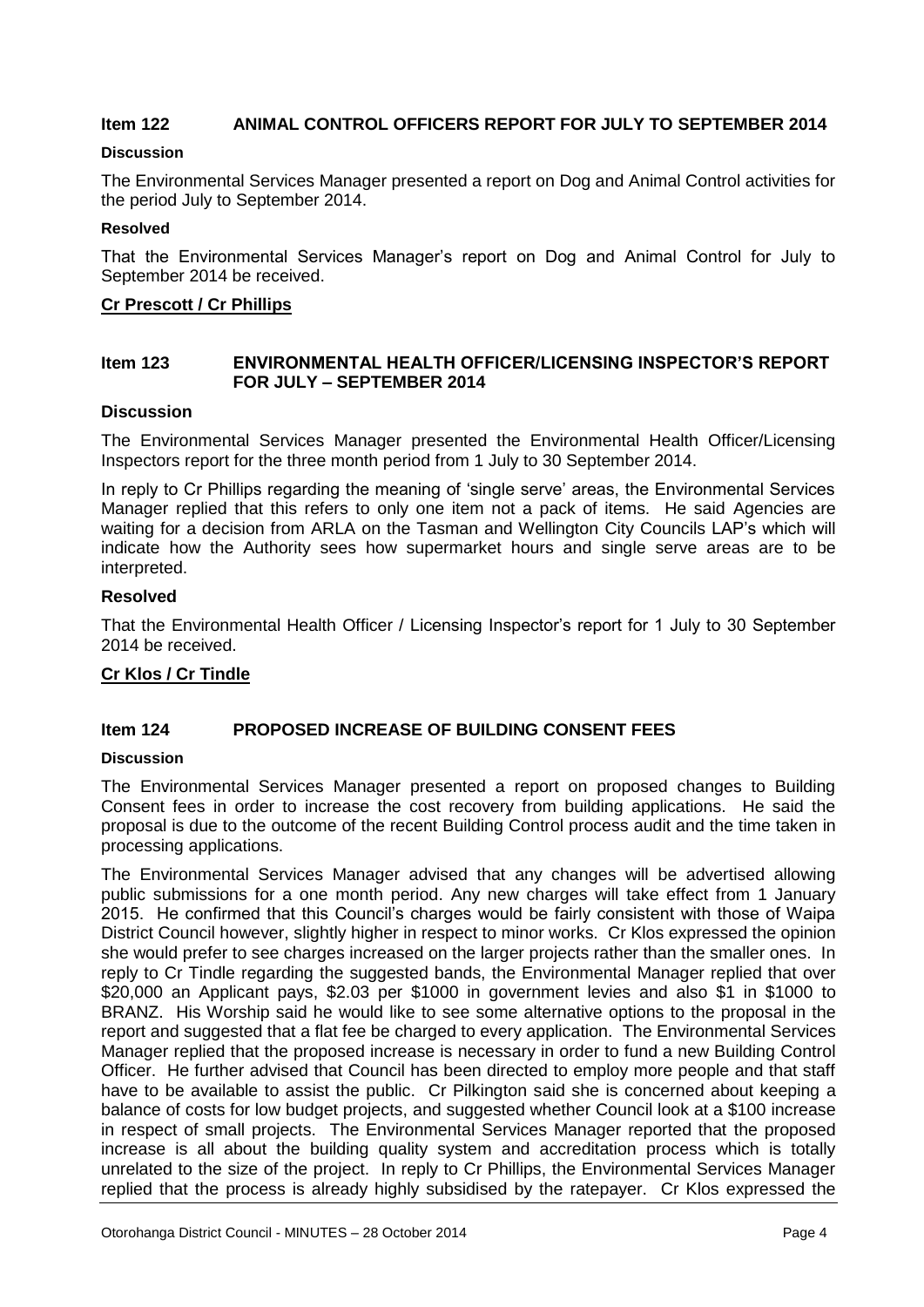opinion that Council has a responsibility to ensure everyone within the Community is supported. Cr Phillips suggested that staff provide a scenario of the different options available for consideration later in the meeting. Following the luncheon the Environmental Services Manager circulated details of four fee increase proposals relating to the proposed income of Building Control fees.

#### **Resolved**

That Building Consent Fees proposal (No 2) be approved for public notification –

Under \$20,000 - \$100 increase

\$20,000 to \$200,000 - \$325 increase

Over \$200,000 - \$400 increase.

#### **Mayor / Cr Prescott**

#### **Item 125 SEISMIC ASSESSMENT OF COUNCIL OFFICE BUILDING**

#### **Discussion**

The Chief Executive presented a report on the results of a seismic assessment of the Council office building. He reported that as the content of the legislation is still evolving in response to feedback, there is clearly still a risk that substantial future costs could be placed on property owners through a need to upgrade buildings to meet the Earthquake Safety Standards required by law and/or Insurers. He said it had been suggested that staff commence with an assessment of this building which has proved quite positive. His Worship referred to the use of the Freightlines premises on Main North Road as a Civil Defence Emergency Centre and queried whether Council could have any obligation regarding the condition of this building. The Chief Executive replied that under legislation the property owners may be required to carry out a seismic assessment themselves.

#### **Resolved**

That the Chief Executive's report be received.

#### **Cr Phillips / Cr Klos**

#### **Item 126 SHOP FRONT FACADES AND VERANDAHS MAINTENANCE**

#### **Discussion**

The Chief Executive presented a report on the need for regulation of shop front verandahs.

The Chief Executive reported that there is currently no Bylaw or Policy in place that effectively addresses the maintenance and upkeep of verandahs over public places in the District. He said for reasons outlined in his report it is suggested that Council needs to give some thought to adopting some regulatory tools to allow staff to require properties owners to undertake a proactive programme of maintenance and repairs on verandahs to ensure the safety of all street users. His Worship said he had a vision that a uniform verandah be erected right down each side of Maniapoto Street, the cost being subsidised by Council. The Chief Executive again stressed the need for some Bylaw to be in place to ensure that verandahs are safe. Cr Pilkington queried how the existing conditions of the verandahs would fit under Health & Safety regulations. She suggested that the Chief Executive's report be placed on the Agenda for both the Otorohanga & Kawhia Community Boards. Cr Johnson felt that a workshop meeting be held on this issue as it is a huge matter and more information is required. Cr Pilkington said she felt that in the meantime control is required over the condition of existing verandahs. The Environmental Services Manager reported that proposed legislation has been drafted and maybe in place prior to Christmas. He said however, rural buildings may be exempt under this legislation. Cr Klos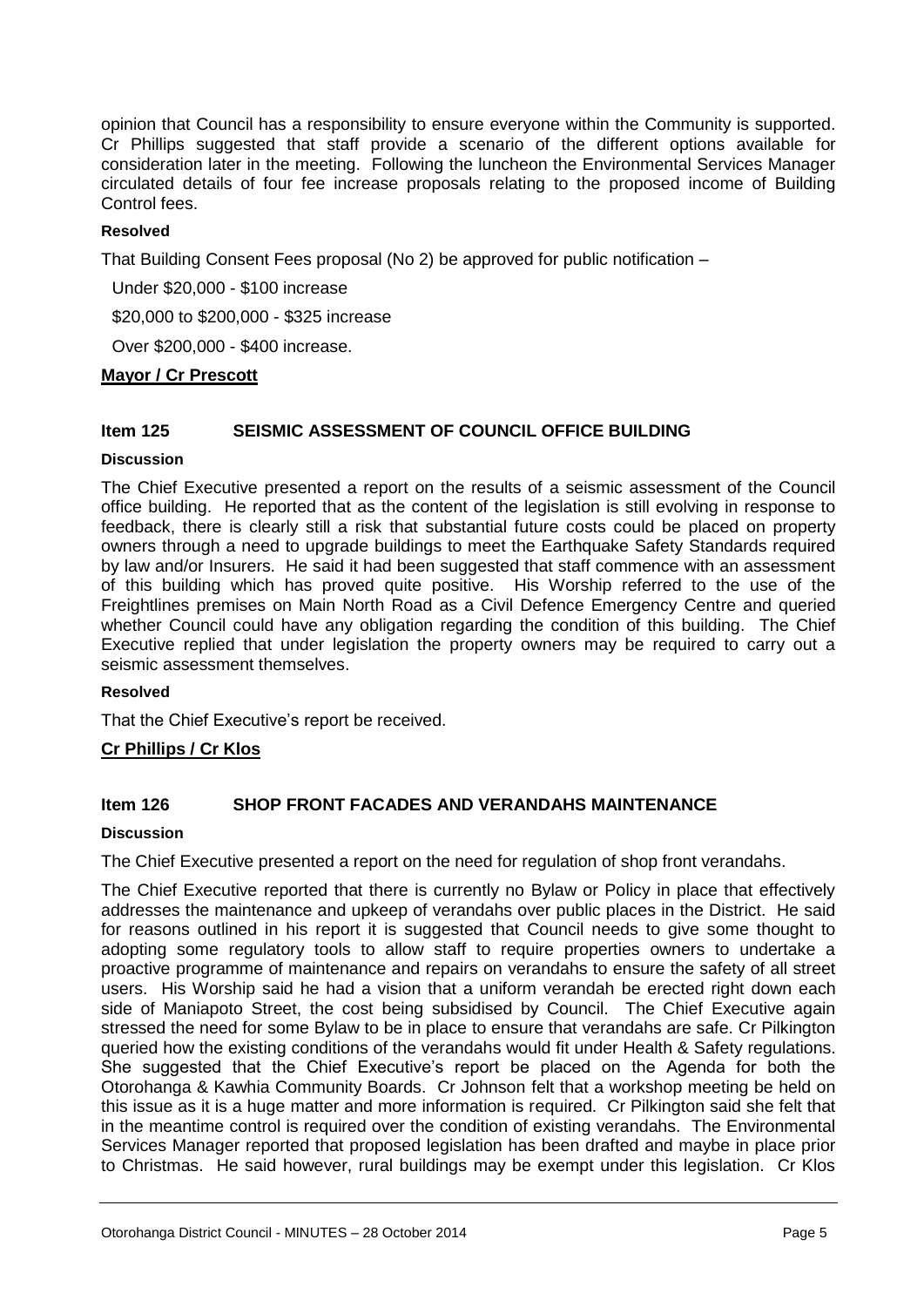agreed that Council needs to work towards providing a Bylaw and agreed that a workshop be held on this matter, including representatives from both Boards.

#### **Resolved**

That a draft bylaw covering the construction, inspection and maintenance of shop fronts and verandahs over public footpaths in the Otorohanga District is prepared for consideration by Council.

#### **Cr Pilkington / Cr Johnson**

#### **Item 127 ANNUAL REPORT TO 30 JUNE 2014**

#### **Discussion**

The District Accountant referred Members to the Annual Report for the year ended 30 June 2014 which is required to be adopted by Council. He circulated an additional page in relation to Local Government Act Disclosures – rating base information and insurance.

Discussion was held on the provision of graphs and Members informed that these have been requested by the Department of Internal Affairs for inclusion in the document.

The Chief Executive advised that a considerable amount of detail is contained within the document and acknowledged the work undertaken by Council's District Accountant in the preparation of the documents.

#### **Resolved**

The Annual Report for the year ended 30 June 2014 be adopted.

#### **Cr Phillips / Cr Johnson**

#### **Item 128 CARRYOVERS 2013/14/15**

#### **Discussion**

The District Accountant presented a list of the capital carryovers identified from the 2013/14 financial year for consideration and approval by Council.

#### **Resolved**

That Council adopts the carryovers as listed –

|                                              | 2013/14<br>budget | <b>Amount</b><br>spent to 30 | <b>Proposed</b><br>carry<br>over | <b>Funding</b><br><b>Method</b> |                                                                                                                                        |
|----------------------------------------------|-------------------|------------------------------|----------------------------------|---------------------------------|----------------------------------------------------------------------------------------------------------------------------------------|
| <b>Item</b>                                  | allocation        | <b>June 2014</b>             | amount                           |                                 | Reason                                                                                                                                 |
| Kawhia Wharf -<br>Replace Pontoon<br>Matting | \$5,000           | \$2,240                      | \$2,760                          | Cash<br>surplus                 | Work carried over due to<br>other work on wharf<br>requiring removing deck<br>board, will replace matting<br>after these are replaced. |
| Oto Housing -<br>Replace fuse boxes          | \$5,000           |                              | \$5,000                          | Rental<br>income                | Fuse box replacement not<br>able to be scheduled in<br>2013/14                                                                         |
| Council Building -<br>Aircon Units           | \$20,000          | \$12,075                     | \$7,925                          | Cash<br>surplus                 | Additional work required<br>on air conditioning in<br>Interview Room and<br>Executive Wing                                             |
| Oto Water<br>Treatment – Pump<br>Renewals    | \$24,000          |                              | \$24,000                         | Cash<br>surplus                 | Pump renewals required in<br>the current year                                                                                          |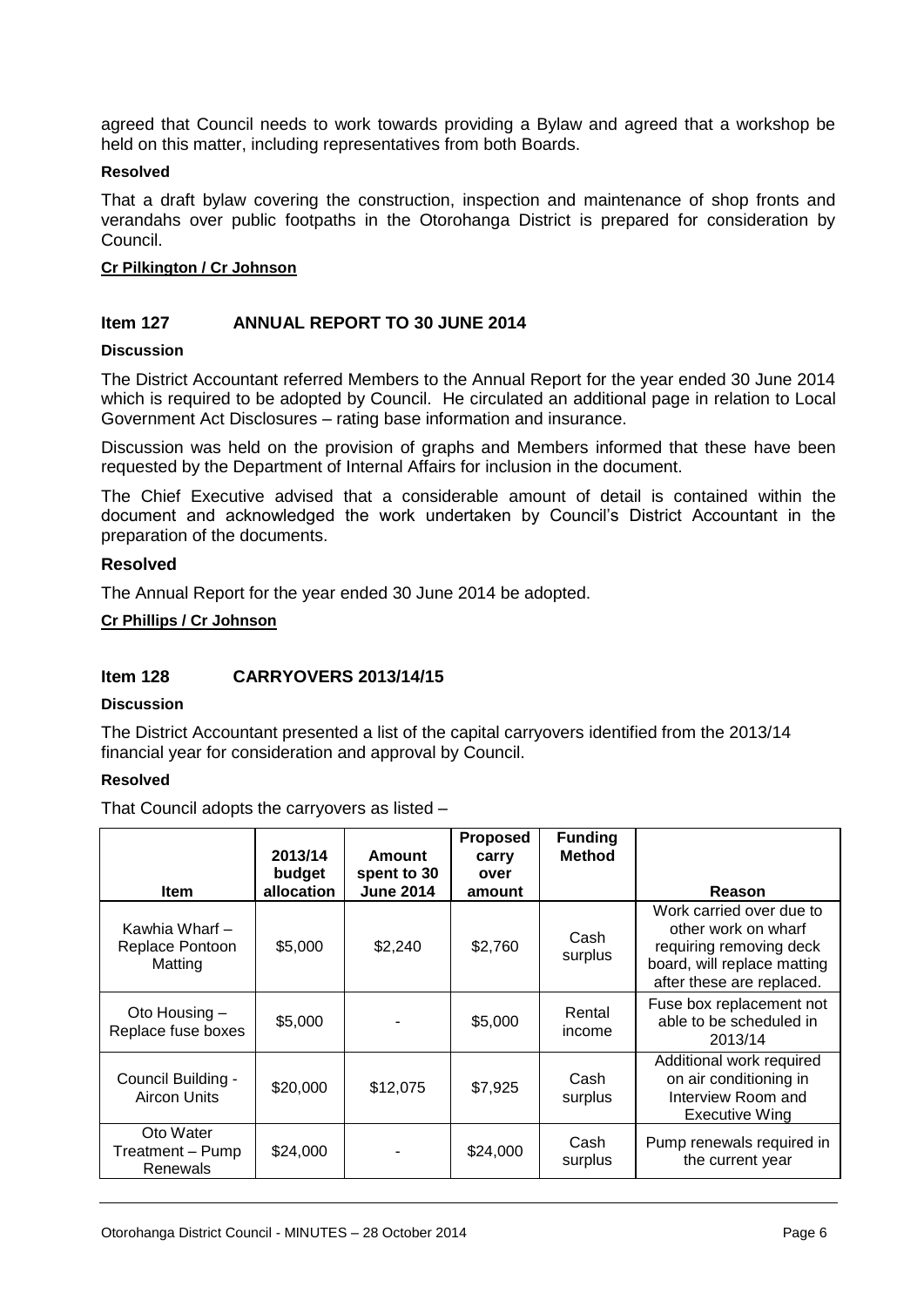| Ranginui RWS-<br><b>Sundry Renewals</b>                   | \$5,000  | \$3,522  | \$1,500  | Cash<br>surplus | Purchase and installation<br>of data logger                     |
|-----------------------------------------------------------|----------|----------|----------|-----------------|-----------------------------------------------------------------|
| Furniture & Fittings<br>– Website<br>Development          | \$35,000 | \$19,084 | \$16,000 | Cash<br>surplus | Ongoing development of<br>website, including online<br>payments |
| Roading - Footpath<br>maintenance                         | \$72,000 |          | \$72,000 | Cash<br>surplus | Contract deferred due to<br>poor tender prices<br>received      |
| Furniture & Fittings<br>- Computer<br>Hardware            | \$60,000 | \$49,286 | \$10,714 | Cash<br>surplus | Computers coming due for<br>replacement in the current<br>year  |
| <b>Furniture &amp; Fittings</b><br>- Computer<br>Software | \$30,000 | \$16,196 | \$13,804 | Cash<br>surplus | New testing costs for<br>software upgrade with test<br>server   |

#### **Cr Pilkington / Cr Prescott**

#### **Item 129 DEVELOPMENT & FINANCIAL CONTRIBUTIONS POLICY**

#### **Discussion**

The Chief Executive presented a report on suggested changes to Council's policy on Development and Financial Contributions.

#### **Resolved**

**That** 

- 1. The requirement for a Development Contribution in respect of an additional water reservoir for Kawhia is removed.
- 2. The requirement for a Development Contribution in respect of an additional water supply main linking Thomson and Harper Avenues is removed.
- 3. Development Contribution levels for particular projects are set in accordance with the content of the Chief Executive's report.
- 4. Existing Financial Contributions and the methodologies used to establish these contributions remain unchanged.
- 5. The tabled revised draft Policy on Development and Financial Contributions is approved, to be consulted upon as part of the Long term Plan process.

#### **Cr Prescott / Cr Pilkington**

#### **Item 130 KAWHIA MEDICAL CENTRE ROOF**

#### **Discussion**

The Engineering Manager presented a report seeking approval for additional expenditure in respect of replacing the roof of the Kawhia Medical Centre. He confirmed that this work will be jointly funded by the Kawhia Community Board and Council.

Cr Pilkington reported that she had had communication from a Kawhia Community Board representative expressing the opinion that the tender price for the work is highly excessive. She queried the urgency of the work required and whether it would be an option to call for tenders. Cr Pilkington said she is not opposed to approving the work but did question the tender price following the advice receive. The Environmental Services Manager highlighted the fact that when such work is being carried out, additional safety requirements are required. The Engineering Manager replied that the timeframe is satisfactory however, strong efforts have been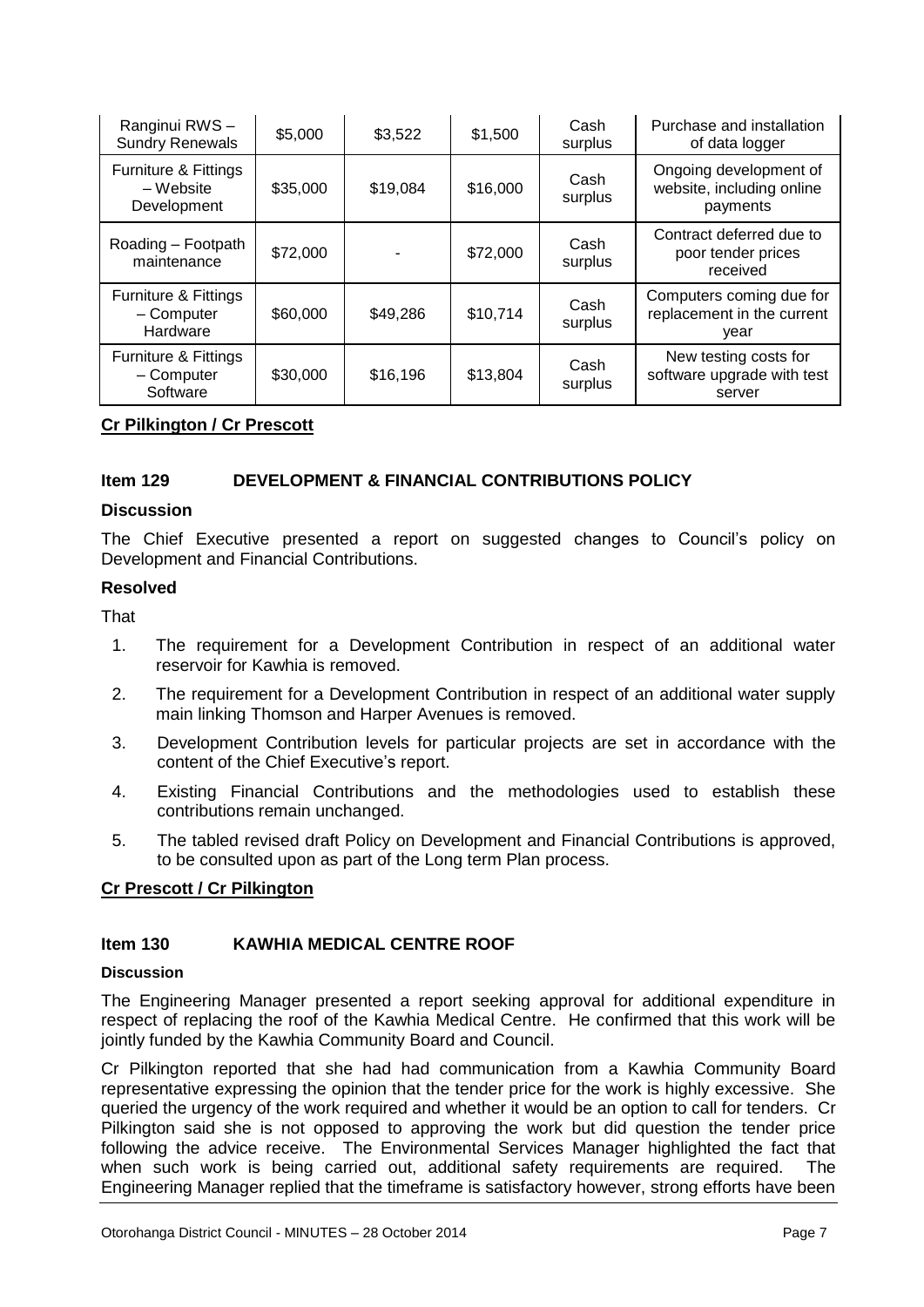made to get people interested in submitting a price for the work. He said if the work is not urgent then prehaps it could be worthwhile to re-tender. Cr Pilkington advised that she is not aware of the importance of having the work completed now. She requested that the report be placed on the Agenda for the next Kawhia Community Board meeting.

#### **Resolved**

That Council approves expenditure of \$20,500 for the purpose of replacing the roof of the Kawhia Medical Centre.

#### **Cr Pilkington / Cr Phillips**

#### **Item 131 SIGNIFICANCE AND ENGAGEMENT POLICY**

#### **Discussion**

The Finance & Administration Manager presented the final version of the Significance & Engagement Policy for public consultation.

#### **Resolved**

That the Draft Significance & Engagement Policy be adopted and be made available to the public fulfilling the requirements of Section 82A of the Local Government Act 2002 calling for public submissions.

#### **Cr Tindle / Cr Phillips**

#### **Item 132 WAIKATO SPATIAL PLAN: APPROVAL OF NON-LOCAL GOVERNMENT NOMINEES TO THE WAIKATO SPATIAL PLAN JOINT COMMITTEE**

#### **Discussion**

The Chief Executive presented a report seeking Council's approval to appoint non-Local Government representatives to sit on the Waikato Spatial Plan Joint Committee.

#### **Resolved**

That Pursuant to clause 30 and 31 of Schedule 7 of the Local Government Act 2002 and in accordance with section 3, Membership of the Waikato Spatial Plan Joint Committee Terms of Reference, Otorohanga District Council resolves to appoint the following four non-local government members, being Michael Spaans, Margaret Devlin, Dr Bev Gatenby and Tipene (Steven) Wilson to the Waikato Spatial Plan Joint Committee.

#### **Cr Klos / Cr Johnson**

#### **Item 133 ODC PROPOSED SCHEDULE OF ORDINARY MEETING DATES JANUARY TO DECEMBER 2015**

#### **Discussion**

The Governance Supervisor referred Members to a proposed schedule of ordinary meeting dates for the period January to December 2015.

The Finance & Administration Manager advised that under the LTP process attempts will be made to work in with the proposed dates however, some additional/gazetted meetings may be required.

#### **Resolved**

That the proposed schedule of ordinary meeting dates for the period January to December 2015 as outlined below be approved in accordance with Clause 19 of the Seventh Schedule of the Local Government Act 2002.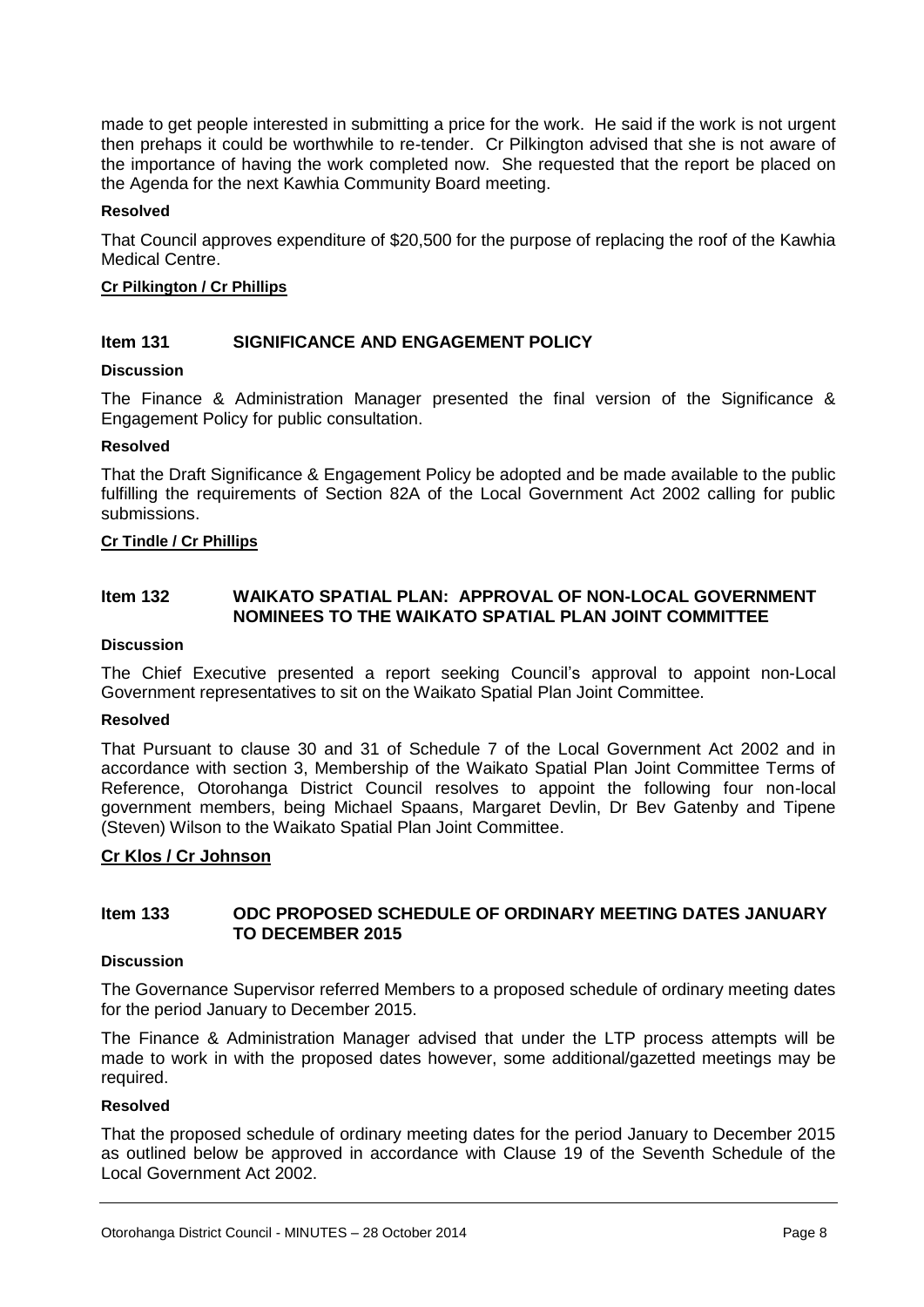## Tuesday 20 January 2015

17 February 2015

17 March 2015

- 21 April 2015
- 19 May 2015
- 16 June 2015
- 21 July 2015
- 18 August 2015
- 15 September 2015
- 20 October 2015
- 17 November 2015
- 15 December 2015

TIME: **10.00am**

VENUE: Council Chambers

**Cr Pilkington / Cr Tindle**

#### **Item 134 APPLICATION FOR TEMPORARY ROAD CLOSURE – HAMILTON CAR CLUB – NGUTUNUI HILLCLIMB**

#### **Discussion**

The Engineering Manager referred Members to the Engineering Support Officer's report on an application received from the Hamilton Car Club for a road closure within the District to enable the Hamilton Car Club to hold the Ngutunui Hillclimb.

Cr Pilkington expressed the need for the Hamilton Car Club to consult with residents on roads connecting with the roads intending to be closed.

#### **Resolved**

That approval be granted for the following road closures:

| Purpose:            | Ngutunui Hillclimb                 |                                                                            |
|---------------------|------------------------------------|----------------------------------------------------------------------------|
| Date:               | Sunday, 1 March 2015               |                                                                            |
| Details of Closure: | (no exit)                          | <b>PEKANUI ROAD</b> – entire length. Includes intersection with Scott Road |
|                     | <b>Period of Proposed Closure:</b> | 8.45am to 5.00pm                                                           |

With the following conditions imposed:

- 1. Persons will be allowed through in the event of an emergency.
- 2. Hamilton Car Club is to pay an application fee of \$400.00 towards administration of the road closure to Otorohanga District Council.
- 3. Hamilton Car Club is to pay for all advertising costs in appropriate newspapers. Public notice advertisements are to be published in the Waitomo News.
- 4. Hamilton Car Club is responsible for obtaining public liability insurance (and paying the cost thereof) to a minimum value of \$2,000,000. This is required to indemnify Council against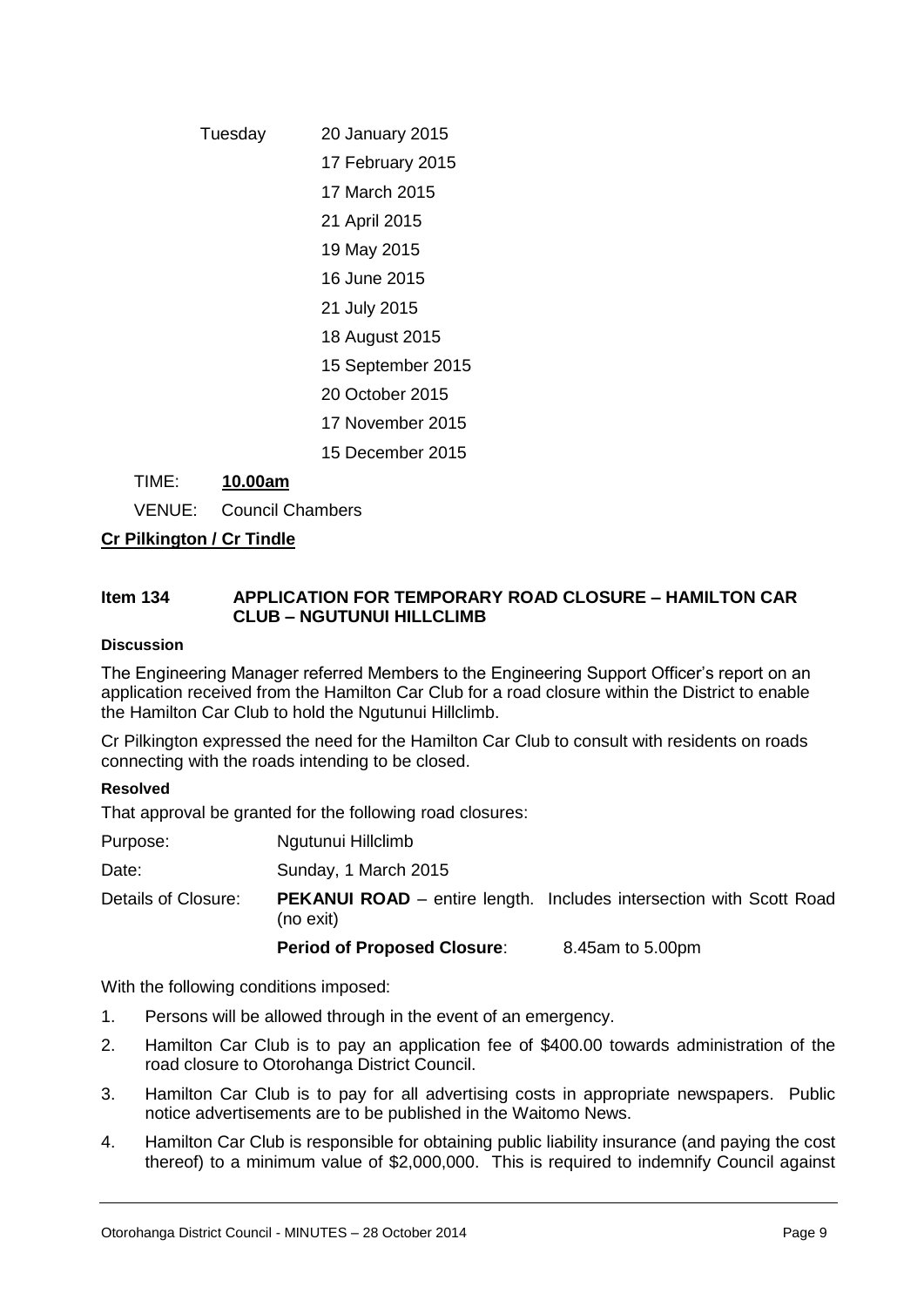any damage to property or persons as a result of rally activities during the road closure period.

- 5. Hamilton Car Club is to comply with the objection provisions contained in the Transport (Vehicular Traffic Road Closure) Regulations 1965.
- 6. Hamilton Car Club is to liaise, and provide evidence of liaison with all operators and businesses that may be affected by the road closures.
- 7. Hamilton Car Club is to consult with all residents of all properties on the roads intending to be closed and also residents on roads connecting with the roads intending to be closed, including any no exit roads. Two mail drops to residents are also to be carried out. All initial mail drops to residents are to be approved by Council staff before distribution commences. The subsequent mail drop is to be completed no later than ten full days before the proposed closures.
- 8. Hamilton Car Club is solely responsible for signposting and policing of the roads to be closed, to ensure that only vehicles connected with the event have access to the road closure areas. This includes arranging the delivery, erection and staffing of all road closure barriers and the removal thereof after closures. All gates and entranceways are to be taped and tape is to be removed thereafter.
- 9. Signs advising of the road closures are to be erected at the start and end of the closed portions of roads and on each intersecting road two weeks prior to the road closure. All signs are to be removed immediately after the closure. A Hamilton Car Club representative is to meet with Council Engineering staff regarding the required signs format, size, location and quantity of signs for approval before they are manufactured and erected.

#### **Cr Pilkington / Cr Johnson**

#### **Item 135 NGA WAI O WAIPA CO-GOVERNANCE FORUM**

#### **Discussion**

Members were circulated with a copy of a report of the meeting of the Nga Wai O Waipa Co-Governance Forum held on 17 September 2014. His Worship referred to the impact of the desired water take by the Auckland Region from the Waikato River and the significant influence the Forum will have in future in looking after the waterway.

#### **Resolved**

That the report of the meeting of the Nga Wai o Waipa Co-governance Forum be received.

#### **Cr Pilkington / Cr Klos**

#### **Item 136 ODC MATTERS REFERRED FROM 16 SEPTEMBER 2014**

#### **Discussion**

The Governance Supervisor took Members through Matters Referred.

#### **ESTABLISHMENT OF AN IWI LIAISON GROUP**

His Worship agreed to follow up on the suggestion of establishing an Iwi Liaison Group with the various groups he is involved in, for report back to Council.

#### **WAIKATO RIVER TAKE**

The Chief Executive reported that to date he is not aware of an application by the Auckland City Council with the Waikato Regional Council to take water from the Waikato River.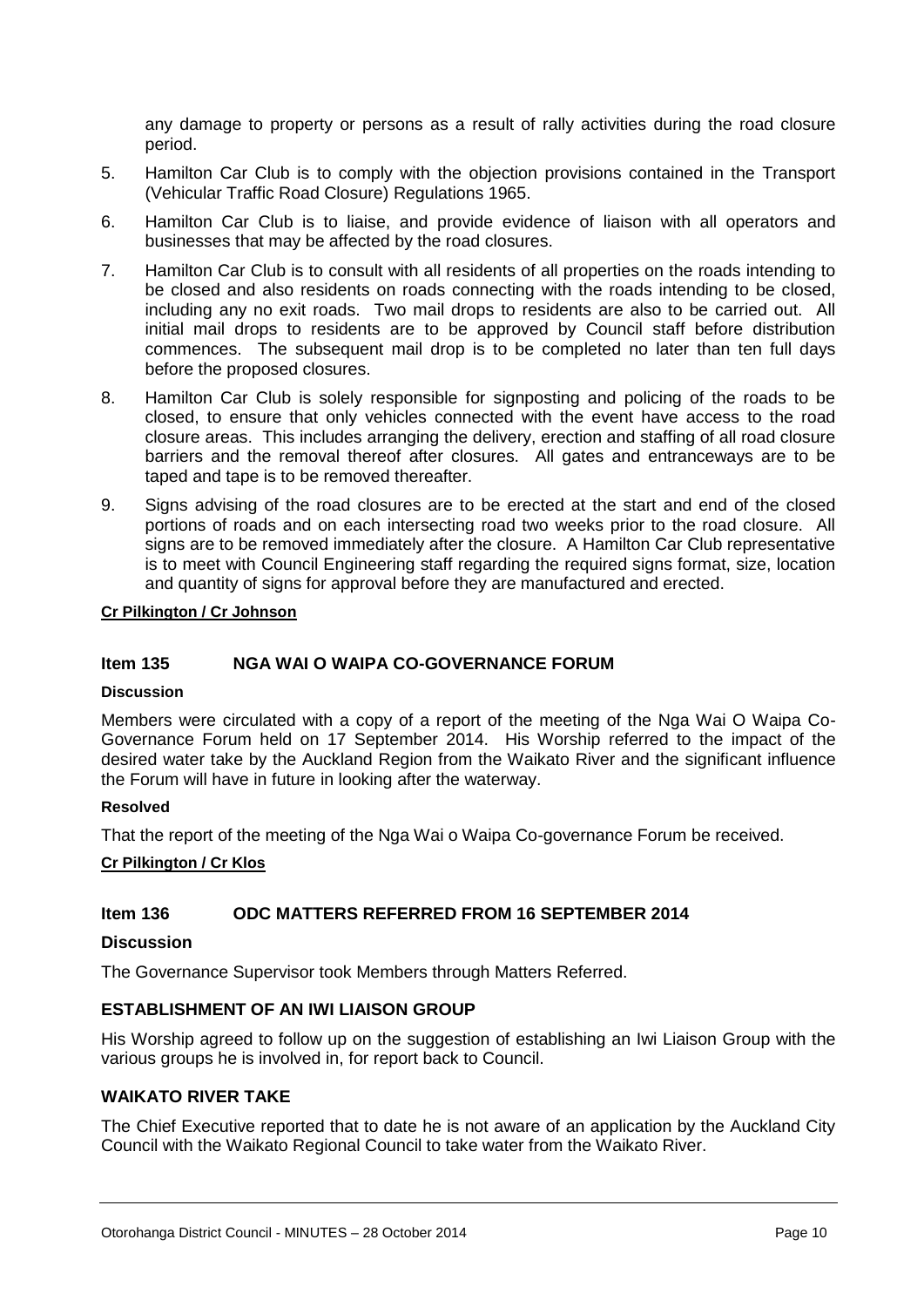#### **LUNCHEON ADJOURNMENT**

Council adjourned for lunch at 12.40pm and resumed at 1.19pm.

#### **GENERAL**

#### **TURONGO STREET – TRUCKS UNLOADING**

Cr Tindle expressed concern at the situation where trucks are parking in the middle of Turongo Street to unload goods into the premises of RD1. He said forklifts are operating from each side of the vehicles. The Engineering Manager agreed this procedure is not acceptable and has been brought to the attention of previous Boards. Cr Johnson felt that Council needs to assist businesses in carrying out their operation and that the width of Turongo Street makes such unloading possible.

Cr Phillips agreed to approach the Manager of RD1 regarding the situation for report back to **Council** 

#### **CODE OF CONDUCT**

Cr Pilkington requested a review of the Elected Members 'Code of Conduct' be carried out, in particular regard to Councillors and Board Members speaking in public media on Council matters.

#### **INCITE**

Cr Pilkington reported that the Otorohanga District Development Board has organised an Incite Event and extended an invitation to Councillors to attend a function on 3 November 2014 at 6.30pm at the Otorohanga Club. She advised that the District Business Awards will be presented at this event.

#### **REGIONAL TRANSPORT WORKSHOP MEETING**

Cr Pilkington reported on her recent attendance at a Regional Transport Workshop meeting which covered mainly roads and transport matters outside of this District. She said however, there is a State Highway 3 Committee established, which this Council has no representation on.

#### **KAWHIA SPRING FLING**

Cr Pilkington reported on her attendance at the Kawhia Spring Fling held last Friday and said there was a huge crowd in attendance. She extended congratulations to Dr Carol Shepheard and the Art Committee in the organisation of this annual event.

#### **YOUTH INITIATIVES**

Cr Pilkington reported she has recently been on two Youth Initiatives Tours conducted by Ray Haley. She referred to the possibility of a new source of funding for Youth Initiative programmes.

#### **ECONOMIC DEVELOPMENT**

Cr Pilkington reported she made a presentation on behalf of the Otorohanga District Development Board at a workshop on Economic Development held at the Matamata/Piako District Council office.

#### **MINISTRY OF BUSINESS, INNOVATION & EMPLOYMENT**

Cr Pilkington reported on her attendance, along with representatives from the Otorohanga Kiwi House, at a meeting in Rotorua held by the Ministry of Business, Innovation and Employment. She referred to tourism within the region and said this was a very positive meeting at which an undertaking was given to assist the Kiwi House through the process required.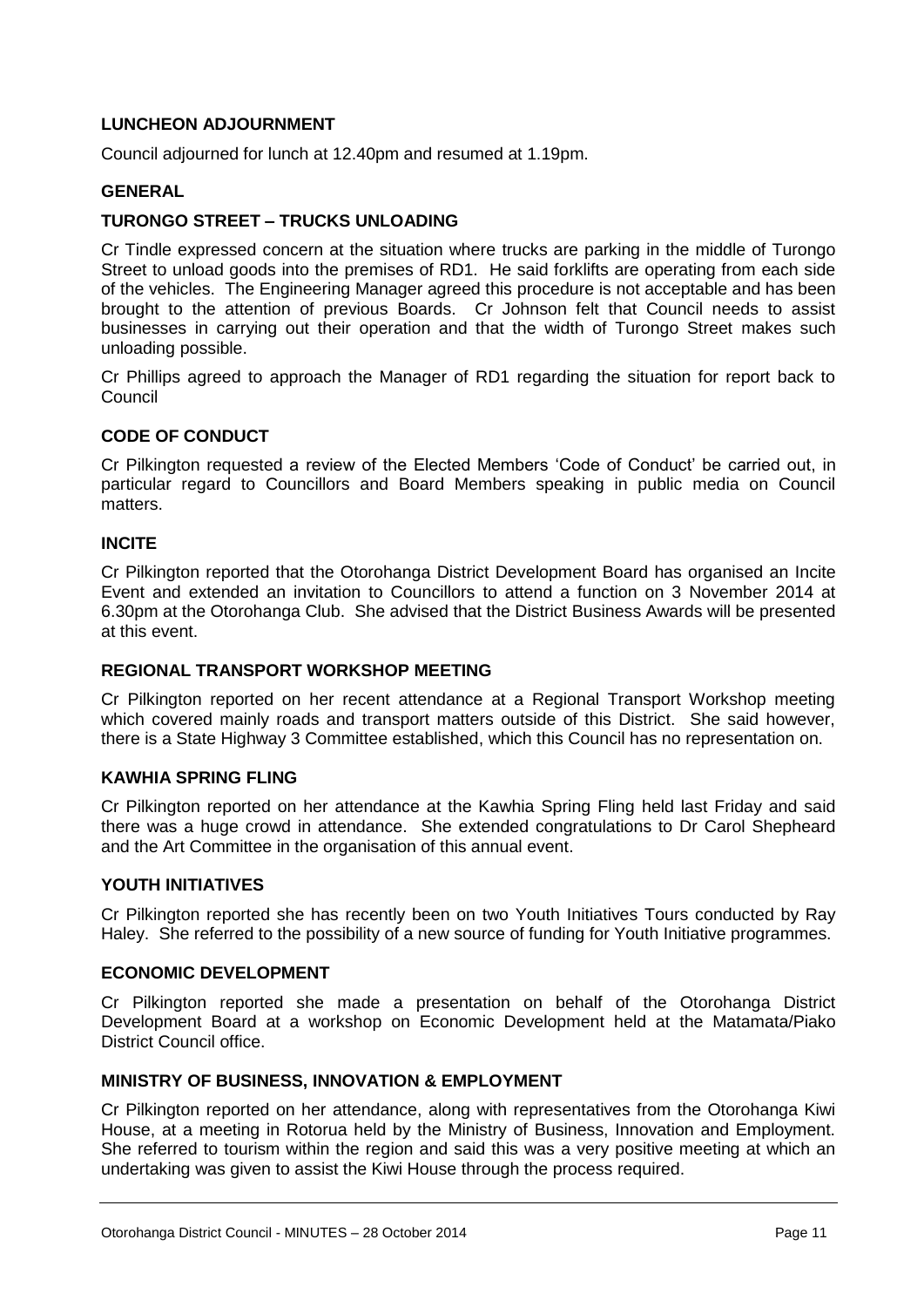#### **WATER TANKS – NEW HOUSES**

Cr Klos referred to a comment in the minutes of the Otorohanga Community Board where a Member had suggested that all new houses should have water tanks installed. She said she could not see why this should not be the case.

#### **NGAROMA RESIDENT**

Cr Klos referred to the presence of a Ngaroma resident located on Road Reserve and the accumulation of rubbish in the vicinity.

#### **DISTRICT HEALTH BOARD**

Cr Klos expressed her concern at matters relating to rural health and advised that Council is being blamed for a number of situations such as the difficulty in employment of local doctors, rural women unable to find employment, etc. She said it is impossible for rural people to get elected onto the Board in order to report the needs of the rural areas. Cr Klos reported that there is a large number of young people now residing in rural areas.

Cr Klos suggested a workshop be held relating to Housing for the Elderly. She said she sees an opportunity for small rural towns as a good location for elderly to live. Cr Klos suggested investigation be held into the opportunities for elderly people in a rural town and to encourage business to come into the area to cater for their needs.

Cr Pilkington reported that very positive feedback had been received from the Ministry of Business, Innovation and Employment regarding the Otorohanga Community.

#### **MAYORS TASKFORCE FOR JOBS**

His Worship reported on recent visits to Rotorua and South Auckland he had made with the Mayors Taskforce for Jobs Chair, Mayor Bryan Cadogen, and Taskforce Coordinator, Dan Henderson, to see what their Community needs are and what is being done. He said there is a real issue with the large number of various ethnicities living in one area. His Worship reported that within every Community the lack of jobs is never an issue, it is the lack of suitable workers. His Worship said there is the need to upskill all youth to a certain level to enable them to obtain work.

#### **Item 137 SPORT NZ RURAL TRAVEL FUND**

#### **Discussion**

The Governance Supervisor presented an update on the administration of the Sport NZ Rural Travel Fund. He said the first funding round of this current year has been completed with grants totaling \$6,100 approved by the Assessment Committee. The Governance Supervisor reported that the number of applications received is disappointing and requested Members to help 'spread the word' regarding this funding assistance.

#### **Resolved**

That Council approve the following grants recommended by the Assessment Committee –

- 1. Otorohanga College Touch \$500
- 2. Otorohanga College Basketball \$1200
- 3. Otorohanga College Hockey \$1400
- 4. Otorohanga Junior Cricket \$1000
- 5. Otorohanga Sports Club \$2000
	- Total \$6100

#### **Cr Prescott / Cr Tindle**